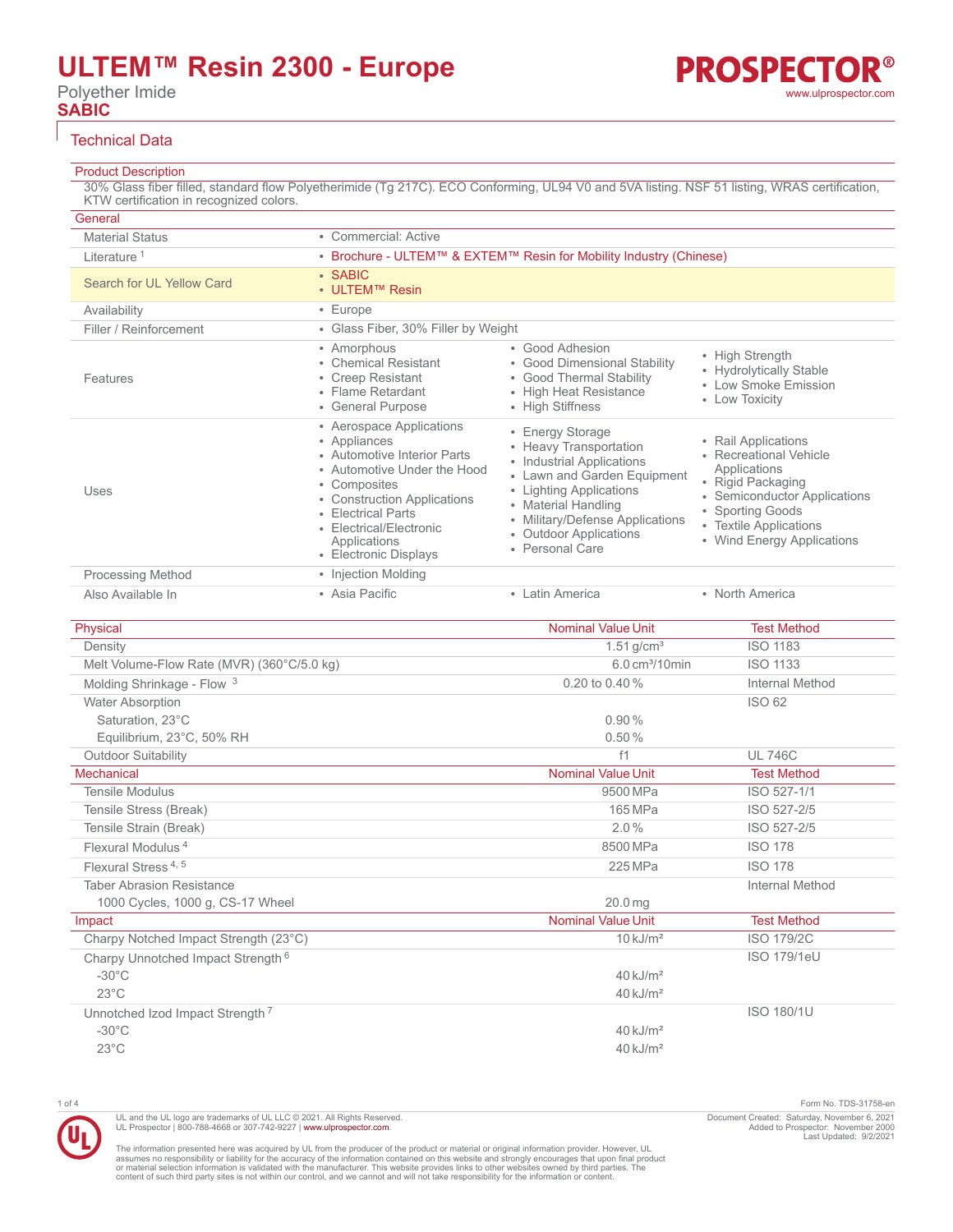# **ULTEM™ Resin 2300 - Europe**

Polyether Imide<br> **SABIC** 

# **PROSPECTOR® SABIC** [www.ulprospector.com](http://www.ulprospector.com)

| <b>Hardness</b>                                | <b>Nominal Value Unit</b>    | <b>Test Method</b> |
|------------------------------------------------|------------------------------|--------------------|
| Ball Indentation Hardness (H 358/30)           | 165 MPa                      | ISO 2039-1         |
| <b>Thermal</b>                                 | <b>Nominal Value Unit</b>    | <b>Test Method</b> |
| Deflection Temperature Under Load <sup>8</sup> |                              |                    |
| 0.45 MPa, Unannealed, 4.00 mm, 100 mm Span     | 215 °C                       | ISO 75-2/Be        |
| 1.8 MPa, Unannealed, 4.00 mm, 100 mm Span      | 210 °C                       | ISO 75-2/Ae        |
| Vicat Softening Temperature                    |                              |                    |
| $-\!$                                          | 220 °C                       | ISO 306/B120       |
| $-$                                            | 213 °C                       | ISO 306/B50        |
|                                                | 225 °C                       | ISO 306/A50        |
| Ball Pressure Test (123 to 127°C)              | Pass                         | IEC 60695-10-2     |
| <b>CLTE</b>                                    |                              | ISO 11359-2        |
| Flow: - 20 to 150°C                            | $1.8E-5$ cm/cm/ $°C$         |                    |
| Transverse : - 20 to 150°C                     | $4.8E-5$ cm/cm/ $^{\circ}$ C |                    |
| <b>Thermal Conductivity</b>                    | 0.29 W/m/K                   | ISO 8302           |
| RTI Elec                                       | 180 °C                       | <b>UL 746B</b>     |
| RTI Imp                                        | 170 °C                       | <b>UL 746B</b>     |
| <b>RTI Str</b>                                 | 180 °C                       | <b>UL 746B</b>     |
| <b>Electrical</b>                              | <b>Nominal Value Unit</b>    | <b>Test Method</b> |
| <b>Surface Resistivity</b>                     | $> 1.0E + 15$ ohms           | <b>IEC 60093</b>   |
| <b>Volume Resistivity</b>                      | $1.0E+15$ ohms $\cdot$ cm    | <b>IEC 60093</b>   |
| Electric Strength                              |                              | IEC 60243-1        |
| 0.800 mm, in Oil                               | 35 kV/mm                     |                    |
| 1.60 mm, in Oil                                | 26 kV/mm                     |                    |
| 3.20 mm, in Oil                                | 15 kV/mm                     |                    |
| <b>Relative Permittivity</b>                   |                              | IEC 60250          |
| 50 Hz                                          | 3.30                         |                    |
| 60 Hz                                          | 3.30                         |                    |
| 1 MHz                                          | 3.40                         |                    |
| <b>Dissipation Factor</b>                      |                              | <b>IEC 60250</b>   |
| 50 Hz                                          | $1.6E-3$                     |                    |
| 60 Hz                                          | $1.6E-3$                     |                    |
| 1 MHz                                          | $2.3E-3$                     |                    |
| 2.45 GHz                                       | $5.3E-3$                     |                    |
| Arc Resistance <sup>9</sup>                    | PLC 6                        | ASTM D495          |
| Comparative Tracking Index (CTI)               | PLC 4                        | <b>UL 746A</b>     |
| Comparative Tracking Index <sup>10</sup>       |                              | <b>IEC 60112</b>   |
| $\qquad \qquad -$                              | 150 V                        |                    |
| Solution B                                     | 100V                         |                    |
| High Amp Arc Ignition (HAI)                    |                              | <b>UL 746A</b>     |
| $> 1.5$ mm                                     | PLC <sub>3</sub>             |                    |
| $> 3.0$ mm                                     | PLC 4                        |                    |
| High Voltage Arc Resistance to Ignition (HVAR) | PLC 3                        | <b>UL 746A</b>     |
| Hot-wire Ignition (HWI)                        |                              | <b>UL 746A</b>     |
| $> 1.5$ mm                                     | PLC <sub>3</sub>             |                    |
| $> 3.0$ mm                                     | PLC 1                        |                    |
| Flammability                                   | <b>Nominal Value Unit</b>    | <b>Test Method</b> |
| Flame Rating                                   |                              | <b>UL 94</b>       |
| $> 0.25$ mm                                    | $V-0$                        |                    |
| $> 1.2$ mm                                     | 5VA                          |                    |
| Glow Wire Flammability Index (2.0 mm)          | 960 °C                       | IEC 60695-2-12     |
| Glow Wire Ignition Temperature (2.0 mm)        | 900 °C                       | IEC 60695-2-13     |
| Oxygen Index                                   | 48%                          | ISO 4589-2         |
|                                                |                              |                    |

UL and the UL logo are trademarks of UL LLC © 2021. All Rights Reserved.<br>UL Prospector | 800-788-4668 or 307-742-9227 | [www.ulprospector.com](http://www.ulprospector.com).

2 of 4 Form No. TDS-31758-en Document Created: Saturday, November 6, 2021 Added to Prospector: November 2000 Last Updated: 9/2/2021

The information presented here was acquired by UL from the producer of the product or material or original information provider. However, UL<br>assumes no responsibility or liability for the accuracy of the information contai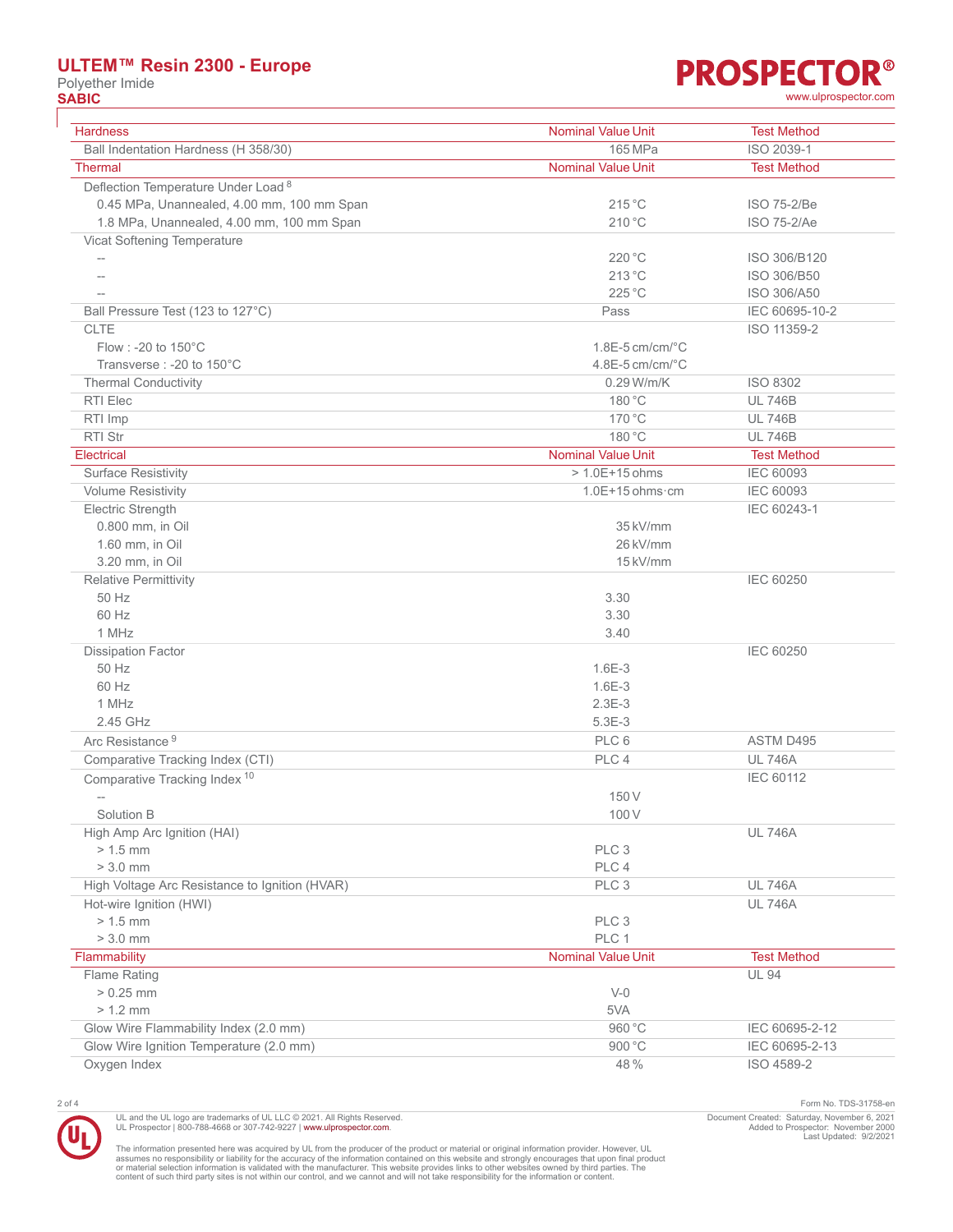# **ULTEM™ Resin 2300 - Europe** Polyether Imide<br> **SABIC**

## R® **PROSPECTO SABIC** [www.ulprospector.com](http://www.ulprospector.com)

| Injection                 | <b>Nominal Value Unit</b> |
|---------------------------|---------------------------|
| <b>Drying Temperature</b> | 150 °C                    |
| Drying Time               | $4.0$ to 6.0 hr           |
| Suggested Max Moisture    | $0.020\%$                 |
| Hopper Temperature        | 80 to 120 °C              |
| Rear Temperature          | 350 to 400 °C             |
| Middle Temperature        | 360 to 410 °C             |
| <b>Front Temperature</b>  | 370 to 420 °C             |
| Nozzle Temperature        | 360 to 410 °C             |
| Processing (Melt) Temp    | 370 to 410 °C             |
| Mold Temperature          | 140 to 180 °C             |

#### **Notes**

 $^1$  These links provide you with access to supplier literature. We work hard to keep them up to date; however you may find the most current literature from the supplier.

 $2$  Typical properties: these are not to be construed as specifications.

| <sup>3</sup> Tensile Bar        |
|---------------------------------|
| $42.0$ mm/min                   |
| $5$ at Break                    |
| <sup>6</sup> 80*10*4 sp=62mm    |
| <sup>7</sup> 80*10*4 mm         |
| $8120*10*4$ mm                  |
| <sup>9</sup> Tungsten Electrode |

<sup>10</sup> Value shown here is based on internal measurement.



UL and the UL logo are trademarks of UL LLC © 2021. All Rights Reserved.<br>UL Prospector | 800-788-4668 or 307-742-9227 | [www.ulprospector.com](http://www.ulprospector.com).

The information presented here was acquired by UL from the producer of the product or material or original information provider. However, UL<br>assumes no responsibility or liability for the accuracy of the information contai

3 of 4 Form No. TDS-31758-en Document Created: Saturday, November 6, 2021 Added to Prospector: November 2000 Last Updated: 9/2/2021